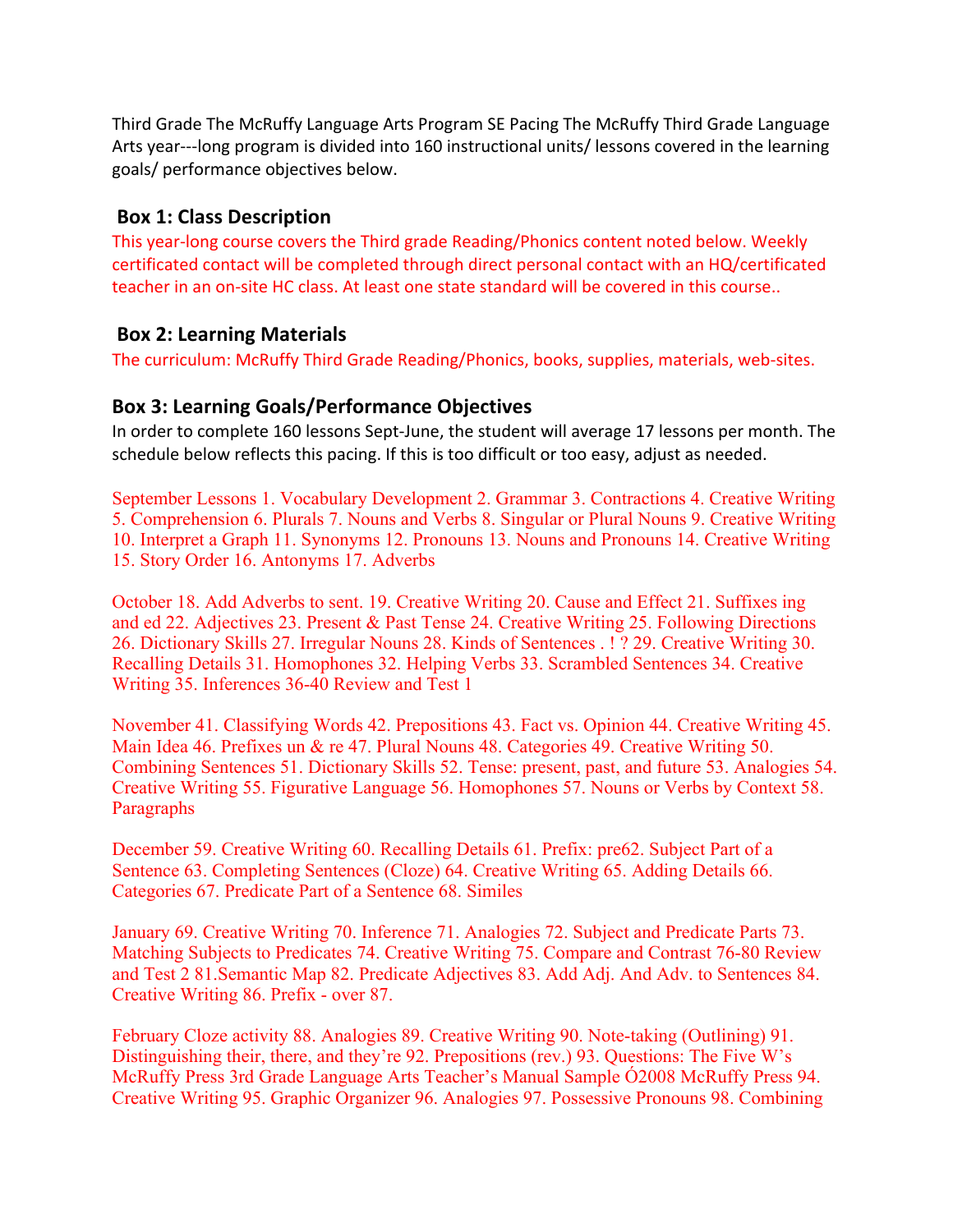Sentences 99. Creative Writing 100.Paraphrasing 101.Synonyms or Antonyms 102.Articles: a, an, the 103.Choosing a & an 104.Creative Writing 105.Drawing conclusions - inference

March 106.Categories 107.Irregular Verbs 108.Types of sentences 109.Creative Writing 110. Note-taking (rev.) 111. ABC order to any letter 112. Proper Nouns: titles and history 113. Parts of speech 114.Creative Writing 115. Fact vs. Opinion 116-120 Review and Test 3 121.Helping verbs 122 Commonly Confused Words: to, its, there, your 123.Analogies

April 124. Creative Writing 125. Cause and Effect 126. Single-syllable comparative adjectives & adverbs 127.Subject-Verb Agreement 128.Two-syllable comparative adjectives & adverbs 129.Creative Writing 130.Compare and Contrast 131.Review parts of speech 132.Linking Verbs 133.Facts vs. Opinions 134.Creative Writing 135.Graphic Organizer 136.Review subject and predicate 137.Change . to ?'s (word order) 138.Sentences and the 5 Senses 139.Creative Writing

May 140.Writing Directions 141.Analogies 142.Adding nouns to sentences 143.Categories 144.Creative Writing 145.Using a variety of ways to name a subject in a paragraph 146.Cause and effect 147.Subject and Predicate, adjectives review 148.Review prepositions 149.Creative Writing 150.Finding the main idea 151.Similes 152.Parts of Speech – All 153.Analogies 154.Creative Writing 155.Story Sequence

June 156-160 Review and Test 4

#### **Box 4 Learning Activities.**

The first four days of the week the student will complete a lesson from the curriculum mentioned above. The lesson will be taught to them, samples will be worked on the whiteboard or pencil & paper to make sure the student comprehends, and the student will then independently work through a daily assignment to make sure they understand and show the ability to complete the learning of the day. Any errors will be corrected. The fifth day of each week the student will learn to read by reading and being read to. This will include books from the list of books in the Learning Materials section above.

(Make additions or deletions as you see fit.)

### **Box 5: Progress Criteria, Methods of Evaluation**

Tell how you will decide if the student is mastering the learning goals you listed in the learning goals section above. Please copy the sentences in red. Delete any evaluation activities your child does not do.

Student monthly progress evaluation is made on the basis of weekly certificated contact, work samples, communications with students, communications with parents, and performance in onsite classes. It is electronically communicated to parents via WINGS. It is our goal that the student will accomplish approximately 10% of the goals of this course each month, September through June. The level of mastery expected is 70% or higher to progress. Methods of